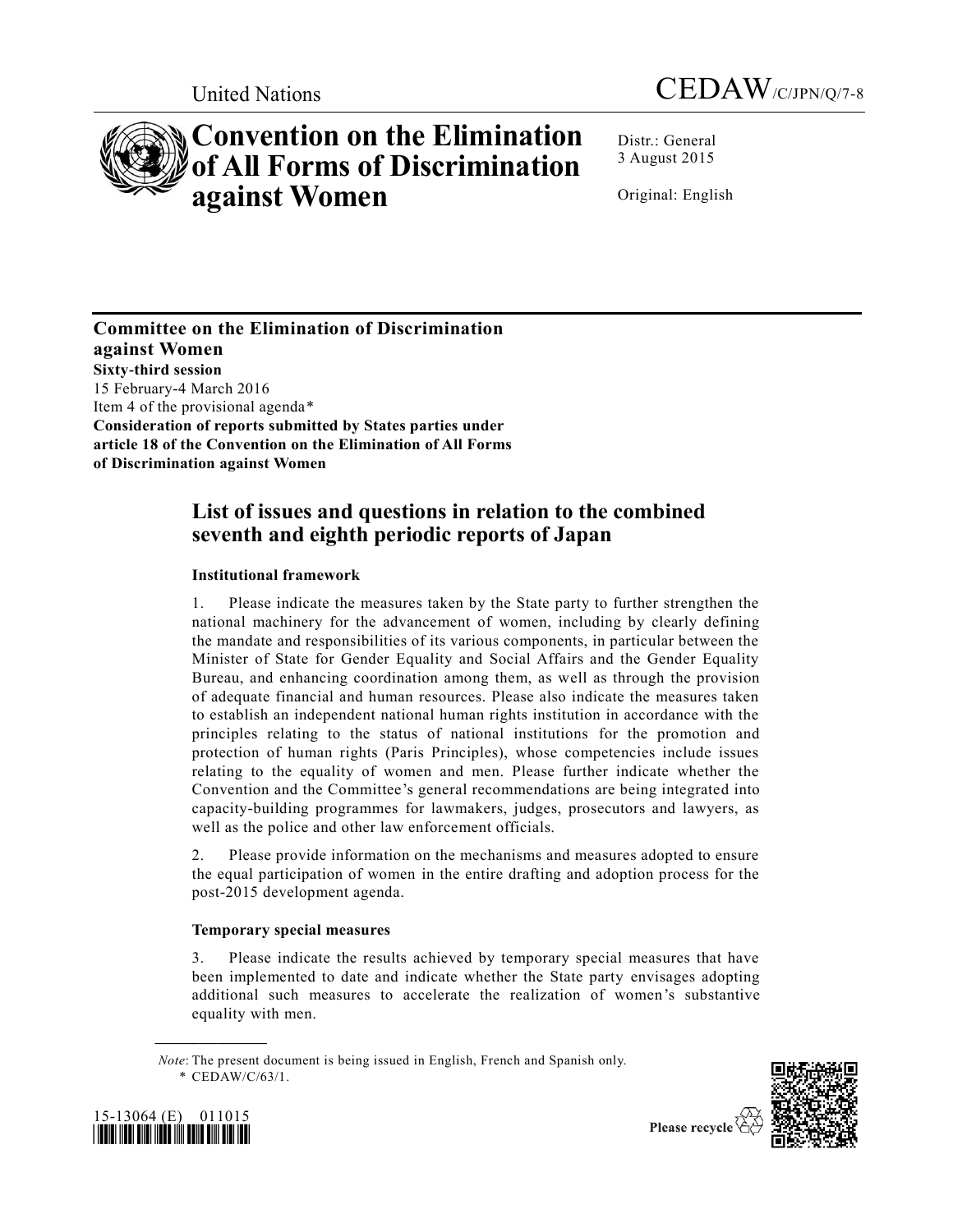#### **Stereotypes and harmful practices**

4. Please indicate whether the State party envisages adopting a comprehensive strategy to combat stereotyping in order to promote a non-patriarchal image of women, including that of disadvantaged groups of women, such as older women, women with disabilities, migrant women and women belonging to ethnic and religious minorities. Please indicate the measures taken to combat stereotypical attitudes about the roles and responsibilities of women and men in the media and to eliminate the sexualized depiction of women in advertising. Please also provide information on the incidence of gender discriminatory statements and sexist remarks made by public officers since the issuance of the previous concluding observations [\(CEDAW/C/JPN/CO/6\)](http://undocs.org/CEDAW/C/JPN/CO/6) and on the measures taken to address that situation. Please also indicate the measures taken to prevent and punish verbal violence against women. Please further indicate the measures envisaged to criminalize hate speech targeting minority groups, including speeches that incite sexual assault against them.

#### **Violence against women**

5. Please indicate whether the State party intends to amend the Criminal Code to integrate a broader definition of sexual crimes, increase the penalty for rape and explicitly criminalize incest and marital rape. Please provide updated information on the steps taken to repeal the specific requirement that the victim file a complaint in order to prosecute crimes of sexual violence.

6. Please provide data on the number of protection orders delivered in the past five years and the measures taken to speed up their issuance. Please indicate whether the State party considers issuing emergency protection orders on the basis of a complaint from one party only under its Spousal Violence Prevention Act. Please also indicate the measures taken to ensure that women who are victims of domestic violence can stay in their home. Please indicate the measures taken to facilitate the reporting of domestic and sexual violence, in particular whether the State party intends to open a 24-hour free hotline dedicated specifically to counselling women who are victims of violence, including minority women and women with disabilities.

7. Please indicate the measures taken to ban the sale of video games or cartoons involving rape and sexual violence against girls and women and to raise awareness among the producers of such materials, in line with the Committee 's general recommendation No. 19 on violence against women. Please also indicate the measures taken to address the mass production, distribution and use of pornographic videos in which women are targets of sexual violence, as well as the portrayal of sexualized commercial images of women.

8. Please provide updated information on the measures taken to provide high quality support services to women, including disadvantaged groups of women such as minority, indigenous and migrant women, in order for them to bring complaints and to seek protection and redress. Please also indicate the measures taken to disseminate and ensure the implementation of the legal provisions providing protection to foreign women who are victims of spousal violence without revoking their status of residence.

9. The Committee has been informed of recent public statements that there was no evidence that proved the forcible removal of "comfort women". Please comment on this information. Please also indicate whether the State party intends to take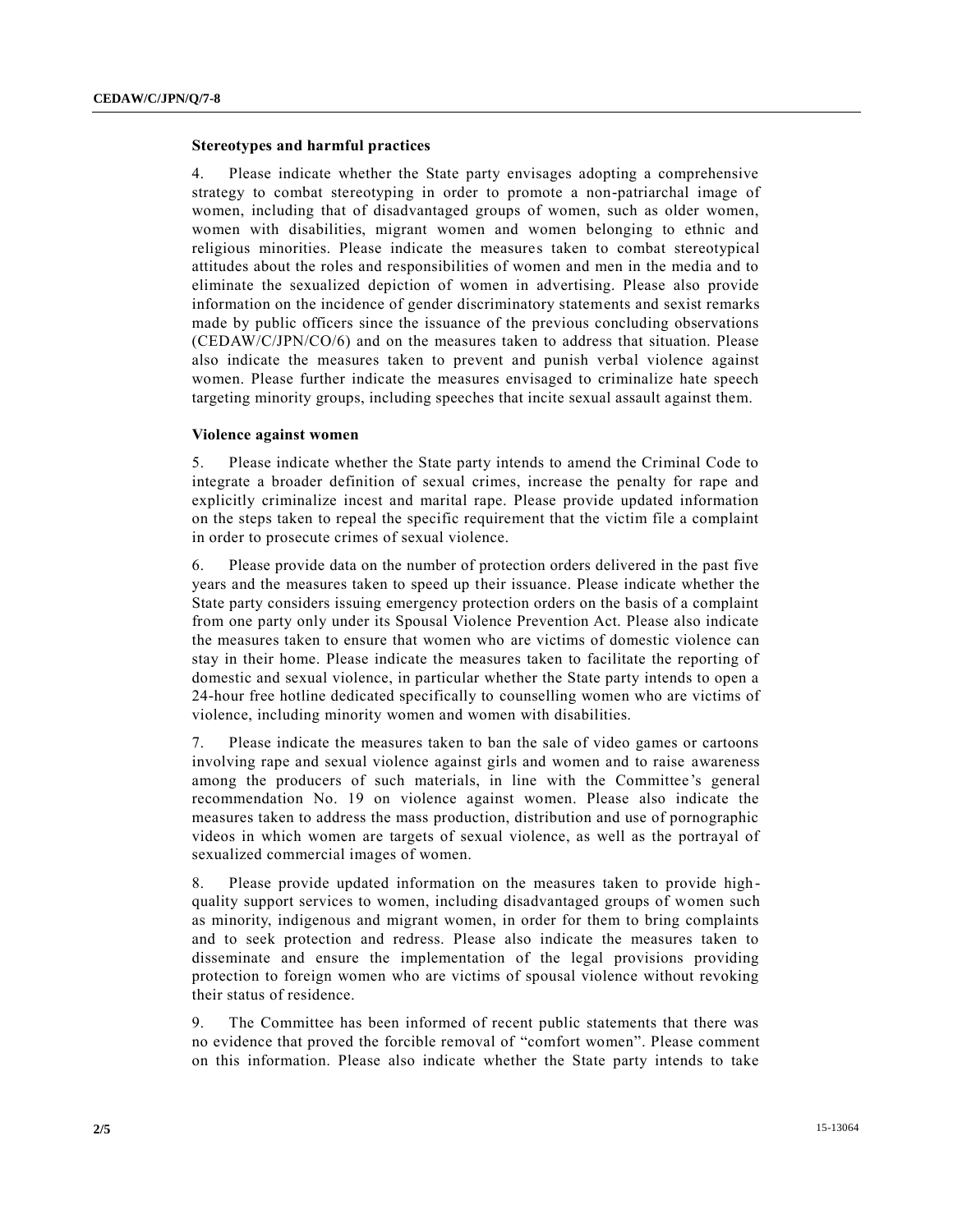compensatory measures on behalf of "comfort women" in countries other than those covered by the Asian Women's Fund, including in China and Timor-Leste, and prosecute the perpetrators. Please indicate whether the State party intends to reintegrate into school textbooks references to the issue of "comfort women", and raise awareness among the population of the issue.

#### **Trafficking and exploitation of prostitution**

10. Please provide information on the number of complaints received on trafficking and exploitation of prostitution, as well as the investigations, prosecutions, convictions and penalties imposed on the perpetrators of such crimes. Please indicate the measures taken and envisaged to establish specific shelters for women who are victims of trafficking throughout the country, ensure that all victims of trafficking have access to adequate services and ensure that victims are rehabilitated and reintegrated as appropriate. Please also indicate the measures taken to ensure that internship and foreign trainee programmes are not used for the purposes of forced labour and sexual exploitation.

11. Please indicate whether the State party envisages amending the Anti-Prostitution Act to decriminalize women engaged in prostitution and adopting legal and/or other measures aimed at discouraging the demand for prostitution. Please also indicate the measures taken to provide educational and economic alternatives to prostitution, and to introduce exit programmes and rehabilitation and reintegration measures for women wishing to leave prostitution.

#### **Participation in political and public life**

12. The existence of the third basic plan for gender equality defining quotas aimed at increasing the participation of women in political and public life is indicated in the report [\(CEDAW/C/JPN/7-8,](http://undocs.org/CEDAW/C/JPN/7) para. 4).<sup>1</sup> Please provide information on the effective implementation of the plan and indicate whether it includes incentive, sanction and/or enforcement mechanisms to ensure compliance with the quotas. Please indicate whether the State party undertakes awareness-raising campaigns on the importance of women's participation in decision-making for society as a whole. Please provide information on efforts made to further increase the participation of women in political and public life, specifically through the adoption of temporary special measures, including quotas, to accelerate the achievement of substantive equality between women and men.

#### **Education**

**\_\_\_\_\_\_\_\_\_\_\_\_\_\_\_\_\_\_**

13. Please indicate whether the State party envisages adopting specific measures aimed at enhancing the education of women, including minority women, by:

(a) Increasing the enrolment of women in traditionally male-dominated fields of study;

(b) Increasing the percentage of women in colleges and universities;

(c) Further increasing the number of women in managerial positions in schools and those teaching at universities;

<sup>&</sup>lt;sup>1</sup> Unless otherwise indicated, paragraph numbers refer to the combined seventh and eighth periodic reports of the State party.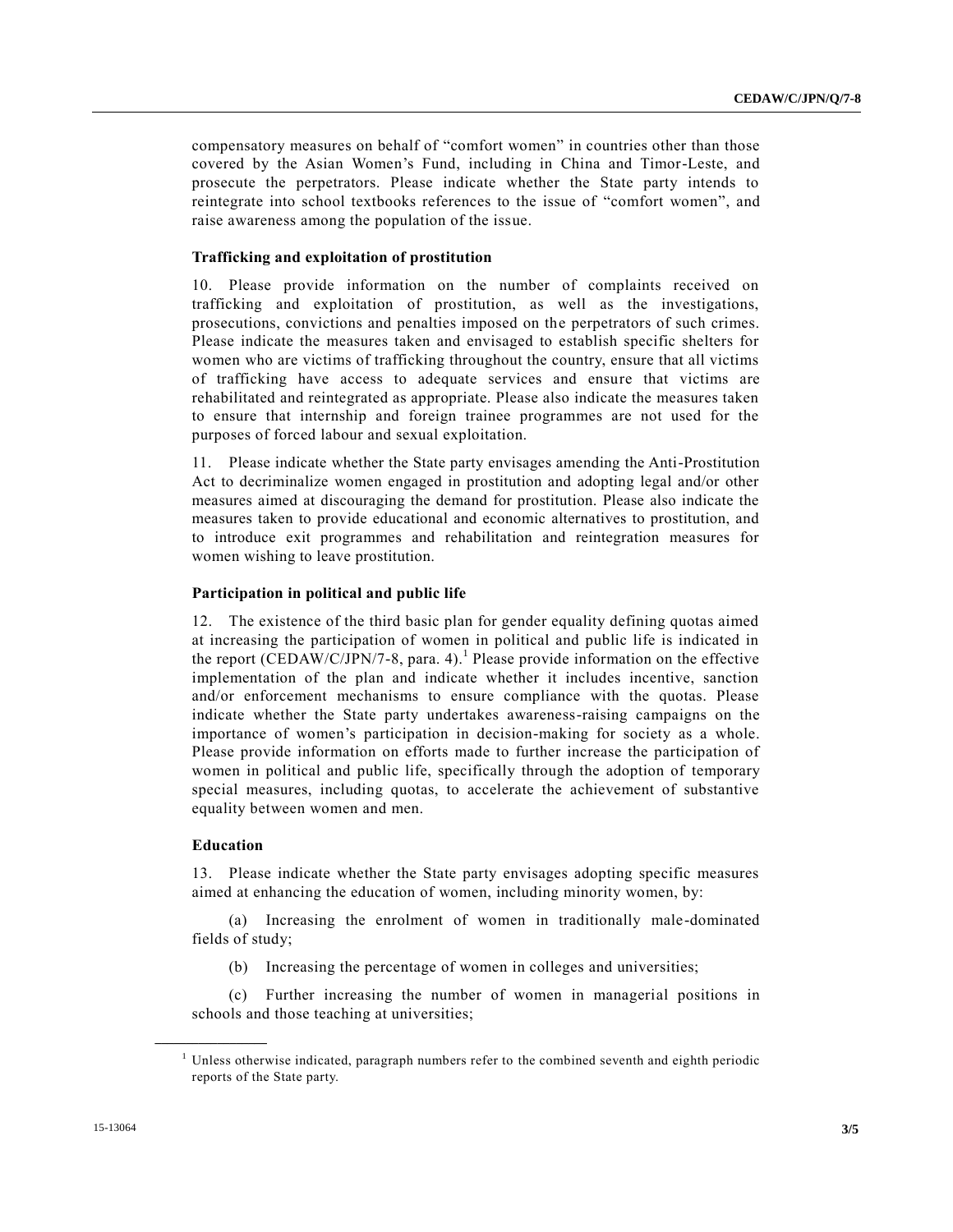(d) Integrating the promotion of gender equality into the Basic Act on Education.

#### **Employment**

14. Please indicate additional measures envisaged to:

(a) Develop a comprehensive policy to promote equality of women and men in employment;

(b) Promote the participation of minority women in the labour market;

(c) Eliminate occupational segregation, both horizontal and vertical;

(d) Address the predominance of women in fixed-term, part-time and non-regular employment;

(e) Eliminate the illegal dismissal of women owing to pregnancy and childbirth;

(f) Ensure that women are not compelled to resign for being unable to balance work and family life;

(g) Promote the equal sharing of family responsibilities between women and men;

(h) Ensure equal pay for work of equal value, including by adopting legal provisions recognizing this principle;

- (i) Adopt legal provisions sanctioning sexual harassment in the workplace;
- (j) Study the monetary value of women's unpaid work;
- (k) Reduce the gender gap in pension benefits;
- (l) Ensure high-quality childcare.

#### **Health**

15. The State party indicates in its report that abortion is a crime, under article 212 of the Penal Code, except to protect the life and health of the mother, as provided for by the Maternal Protection Act (para. 359). The Committee has also been informed that article 14 of the Act requires a woman who seeks abortion to obtain authorization from her male partner. Please provide details on the conditions in which abortion is authorized, in law and in practice, and indicate the measures envisaged to legalize abortion in cases of rape, incest and severe malformation of the foetus.

16. Please provide data on the availability and accessibility of comprehensive age-appropriate education on sexual and reproductive health and rights and the rate of contraceptive use. Please also provide information on measures taken to provide compensation to women with disabilities who have been subjected to forced sterilization. Please provide information, along with data, on the mental and psychological health of women.

17. The Committee has been informed that the State party plans to lift the designation as evacuation zones of contaminated areas with radiation exposure levels under 20 millisieverts per year. It has also been informed that health examinations relating to the nuclear disaster in Fukushima are limited to thyroid